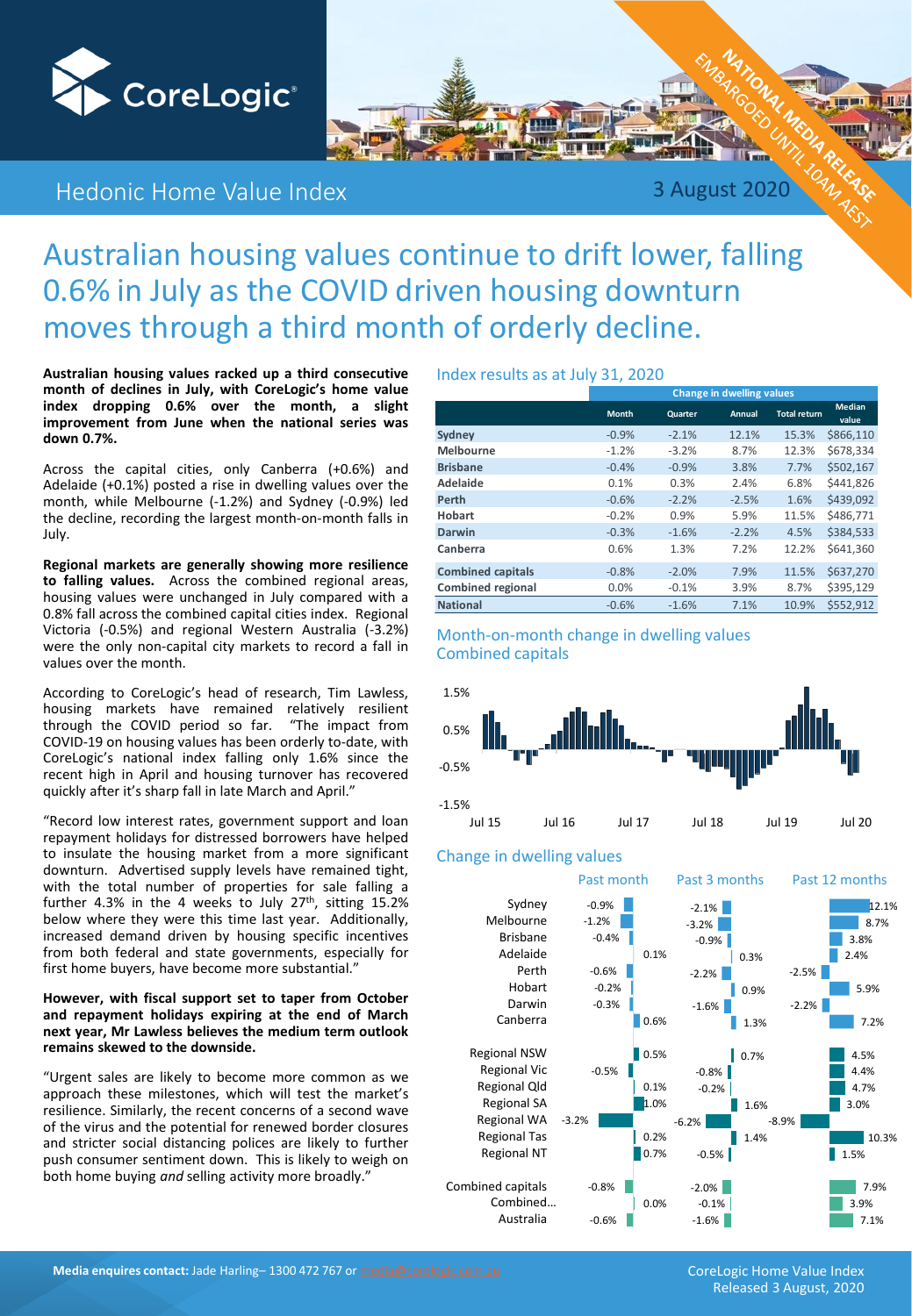# Hedonic Home Value Index



New listings, rolling 28 day count, national

# Total listings, rolling 28 day count, national



## Auction clearance rate, combined capitals



*Most recent months of sales volumes are estimates and will revis* 

#### **The most expensive quartile of housing continues to lead the downturn.**

"Higher value markets tend to be more reactive to changes in the economic environment, having led both the upswing and the downturn over previous cycles. The COVID related downturn has seen this trend playing out again, with upper quartile values down 2.9% across the combined capital city index since the end of March, while lower quartile values have fallen by only 0.5%," Mr Lawless said.

#### **This capital city trend is driven mostly by Sydney and Melbourne, while the smaller cities have shown a mixed result across value segments.**

In Sydney, upper quartile values are down 2.5% over the past four months, while lower quartile values are virtually flat at - 0.1%. Similarly, over the same period in Melbourne, upper quartile values are down 5.2% while lower quartile values have declined a more modest 1.2%. Importantly, the upper quartile of these markets also recorded the most significant run-up in values throughout the second half of last year and into early 2020.

**Real estate agent activity has recovered to the same levels as a year ago.** After plummeting by around 60% between mid-March and Easter, real estate agent activity across CoreLogic platforms is now tracking at similar levels compared with 2019. Real estate agent activity is highly correlated with the number of new listings coming on the market, with a two week lead.

#### **The number of newly advertised properties is up 46% from the recent lows of early May. Nationally,** the rolling 28 day count of new listings was 1% higher than a year ago, with new capital city listings tracking 8.9% above levels recorded this time last year. The recovery in new listing numbers aligns with higher consumer sentiment readings; although measures of consumer sentiment have recently trended lower, consumer spirits remain well above the recent April lows. The rise in fresh listings implies home owners have become more willing to test the market. While *new* listings are ramping up, the *total* listing count remains 15.2% below last year's level nationally and 12.5% lower across the combined capitals. The diverging trend between *new* and *total* listing numbers implies a strong rate of absorption where demand for established housing stock is outweighing advertised supply.

**Auction markets showed a temporary recovery through June and early July but have since weakened as Melbourne moved back into lockdown.** Auction volumes have been tracking higher than a year ago since late June and auction clearance rates had been hovering around the decade average (61%) since the second week of May. Since early July, clearance rates have trended lower due to a substantial rise in withdrawn auctions in Melbourne.

**Consumer sentiment readings weakened through July signposting a reduction in housing market activity.** After recovering from recessionary lows in April, consumer sentiment is again weakening due to concerns associated with the second wave of the virus in Melbourne, and growing case numbers nationally and internationally. Consumer sentiment readings show a high correlation with housing market activity, so the recent downward trend implies home buyers and sellers may once again retreat to the sidelines.

**Sales activity has trended higher since May.** After home sales plunged by about one third in April, sales activity has consistently improved. CoreLogic estimates for national sales over the past three months were tracking 2.9% higher than the same period in 2019. The rebound in CoreLogic estimates of sales activity is validated by the strong rate of listings absorption, a similar lift in purchase related valuations and improvements in consumer sentiment. However, the recent slump in sentiment amidst a new wave of the virus could interrupt the rise in home sales until restrictions are lifted and confidence returns.

# Rolling three month change in capital city dwelling values by quartile

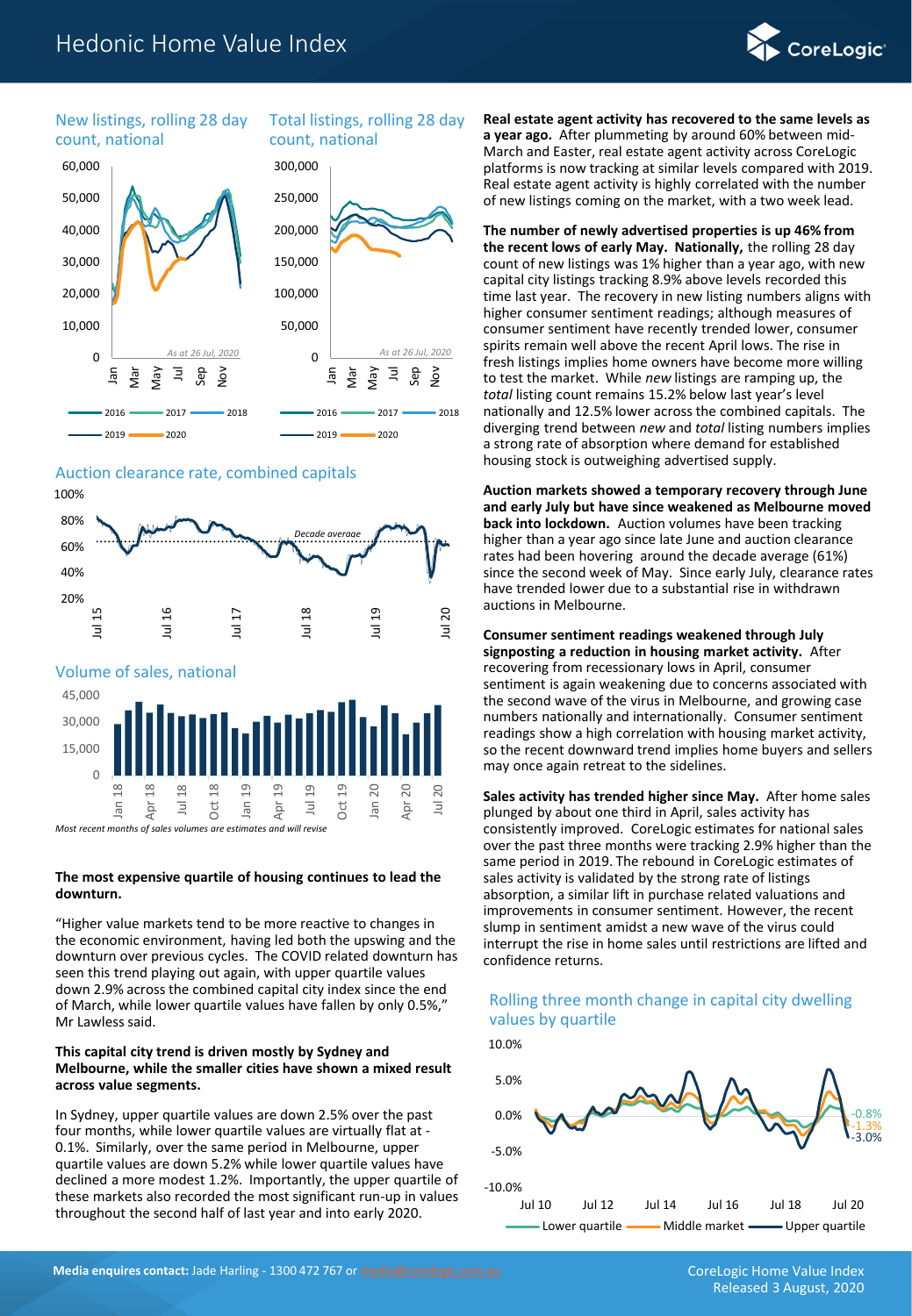



#### Change in rents, March 31 to July 31 Gross rental yields, July 2020

**Rental rates have continued to trend lower through July, with the weakest rental conditions emanating from Hobart, Sydney and Melbourne, and the unit sector driving the largest falls.** Since March, capital city house rents have dropped by only 0.3% while over the same period unit rents are down a more substantial 2.6%. Hobart stands out as recording the largest decreases, with rents for houses down 2.0%, and units down 4.4% since March.

According to Mr Lawless, weaker rental conditions are most evident in those markets where rental demand has been impacted by border closures and supply additions. "Some inner city areas of Melbourne and Sydney have seen rental listings more than double since March due to the combined effect of temporary migrants departing, and overseas arrivals, including foreign students, stalling. Compounding this weak demand position is the surge in construction activity and investment over previous years, which has added to inner city rental supply. "

Mr Lawless notes other factors are also impacting rental markets. "Anecdotally, the transition of short-term accommodation, namely Airbnb, to permanent rentals is temporarily adding to supply. Additionally, the significant employment decline across food and accommodation services, arts and recreation services is compounding the weak rental demand as these sectors workers are more likely to rent. To date these sectors have seen the largest number of job losses and impact to wages. With the second wave of social distancing policies and border closures, these workers are once again facing hardship" he said.

Perth and Adelaide are showing the strongest rental conditions amongst the capital cities. These markets have also generally seen lower levels of investor participation, and less 'investment grade' construction over recent years, which has kept rental supply reasonably tight.

**In summary, housing markets have weathered the COVID storm much better than originally anticipated.** The decline in home values has been orderly, with only modest reductions in most areas. Turnover has recovered quickly and is tracking higher than a year ago - although that is a relatively low benchmark, where this time last year was around the trough of the previous cycle. However, demand is evident, as advertised stock levels are being absorbed faster than fresh stock is being added to the market.

The unprecedented level of fiscal support from the federal and state governments, distressed borrower repayment holidays and record low interest rates are the key factors supporting demand and insulating home values.

**While interest rates are set to remain at their current lows for the foreseeable future, the government's fiscal response will start to taper in October and repayment holidays are set to expire at the end of March next year.** 

According to Mr Lawless, the removal of this support will test the market's resilience.

"As stimulus measures wind down and borrowers taking a repayment holiday face up to their debt, its logical to expect a rise in distressed properties coming onto the market. The extent to which this causes additional downwards pressure on home prices depends on how the Australian economy is travelling at that time. Further virus outbreaks present a clear and present danger to the depth and length of the recession, and the performance of the housing market."